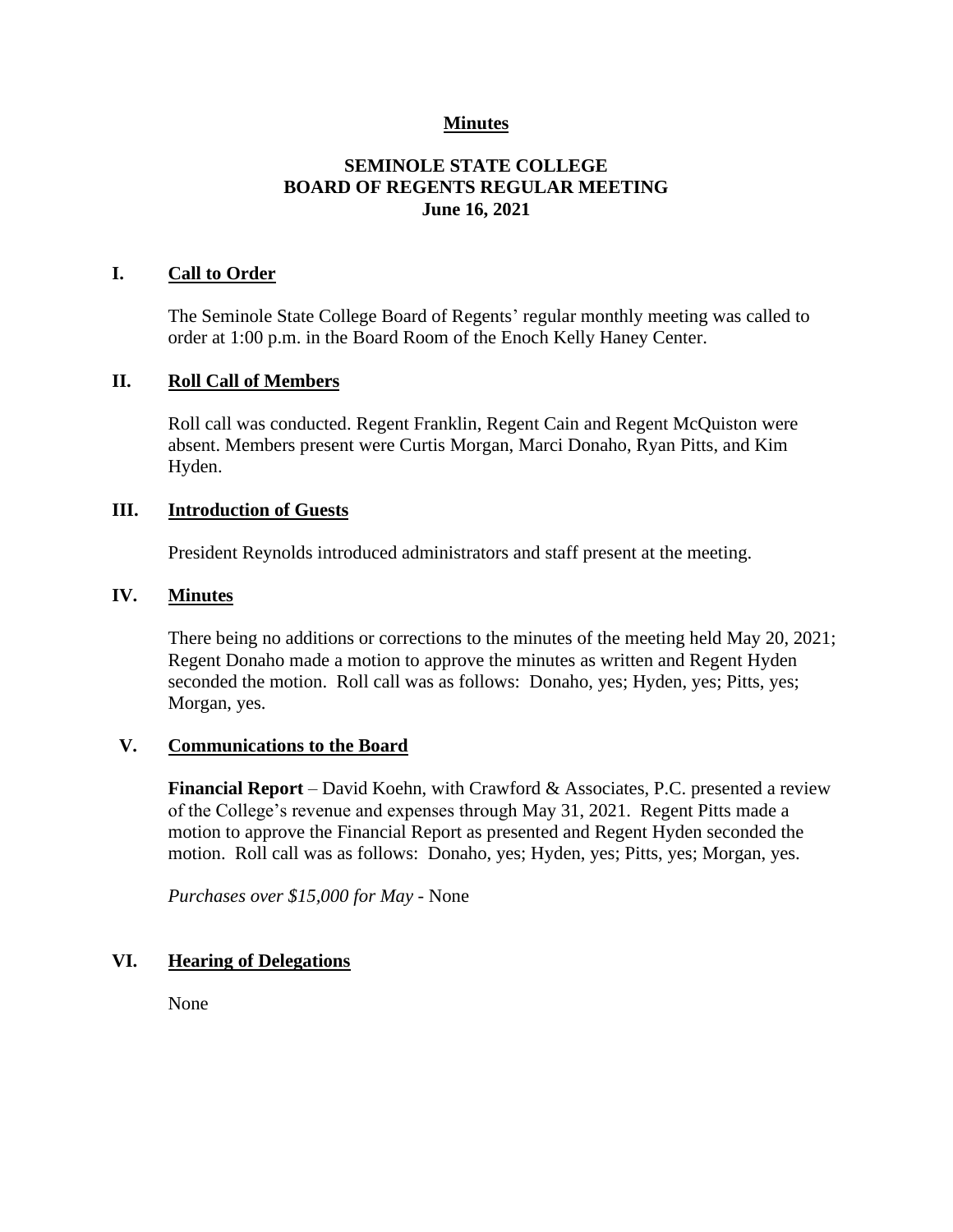Minutes SSC Board of Regents Regular Meeting June 16, 2021 Page 2

# **VII. President's Report**

President Reynolds discussed items under the President's Report and the Business portion of the agenda by utilizing a PowerPoint presentation. (See enclosed copy of the PowerPoint presentation)

*Personnel Update* – President Reynolds informed the Board that letters of resignation had been received from Kristen Bean and Kathyren White. Laura Votaw has been appointed the position of Student Navigator for the Online Degree Program.

*Campus Activities* – President Reynolds told the Board members about several campus activities. These were:

- $\checkmark$  Updates on HEERF funding and the legislative session
- $\checkmark$  Update on the search for the Vice President for Fiscal Affairs
- ✓ SSC Softball National Tournament in Yuma, Arizona
- ✓ SSC Soccer National Tournament in Evansville, Georgia
- ✓ Athletic Academic Honors
- $\checkmark$  Information about the Advancing Oklahoma project a joint project of Leadership Oklahoma, The Oklahoma Academy, the Oklahoma Center for Community and Justice, the Oklahoma Center for Nonprofits and the Oklahoma Hall of Fame
- $\checkmark$  President Reynolds gave the Regents the upcoming date for the SSC Educational Foundation Golf Tournament to be held September 17, 2021
- $\checkmark$  President Reynolds presented a Year-In-Review video highlighting the events over the past fiscal year

## **VIII. Business**

**Approval of the FY22 Educational and General Budget** – David Koehn presented the Board with a copy of materials for the FY22 budget for review. He highlighted several aspects of this year's budget including information about appropriations history, revenue history, expenditure history and expenditures by function and object. No increase in tuition or fees was included in the FY22 budget. However, included in this budget, the contribution to the College's 403b for employees was reinstated. President Reynolds recommended approval of the FY22 Educational and General Budget. Regent Donaho made a motion to approve the FY22 Educational and General Budget as presented, and Regent Hyden seconded this motion. Roll call was as follows: Donaho, yes; Hyden, yes; Pitts, yes; Morgan, yes.

## **IX. Consent Agenda**

Regents were presented information concerning items on the Consent Agenda. President Reynolds recommended approval of these items. Regent Hyden made a motion to